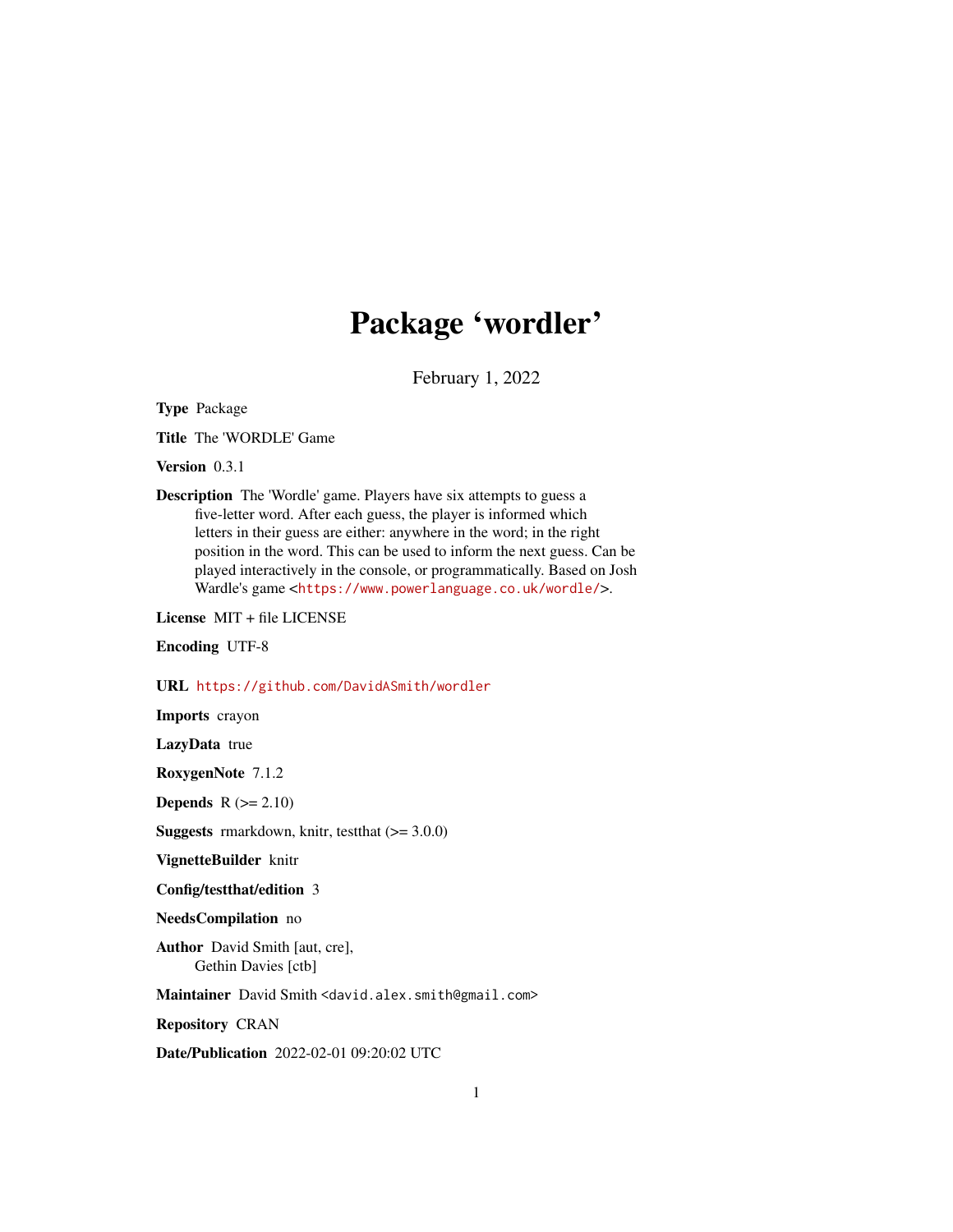# <span id="page-1-0"></span>R topics documented:

|  | $\overline{5}$ |
|--|----------------|
|  | $\overline{4}$ |
|  | $\overline{4}$ |
|  |                |
|  |                |

assess\_guess *Assess a guess against the target word*

#### Description

Assesses the guess in list game\$guess (index from game\$guess\_count) against the target word in game\$target.

#### Usage

```
assess_guess(game)
```
#### Arguments

game 'wordler' game object (as generated by [new\\_wordler](#page-4-1)).

#### Details

Adds the assessment to the corresponding list item in game\$assess. This assessment should be considered as how the guesses should be displayed to the user and replicates the behaviour of the WORDLE game (<https://www.powerlanguage.co.uk/wordle/>).

For each letter in each guess, one of the following assessments are made:

• 'not\_in\_word' - the letter is not present in the target word (or has already been flagged as 'in\_word' earlier in the word).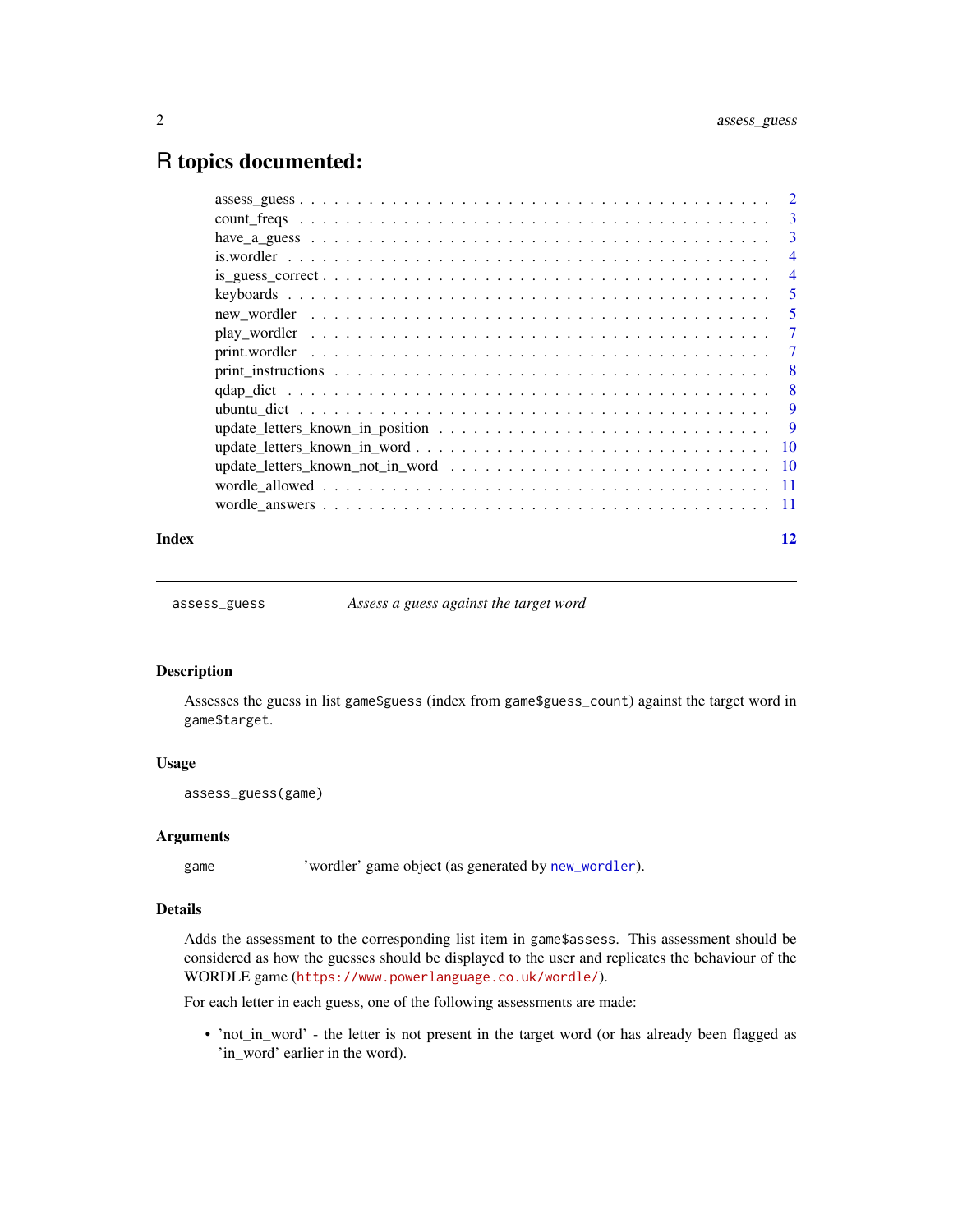# <span id="page-2-0"></span>count\_freqs 3

- 'in\_word' the letter is in the target word. More specifically, the first instance of the letter in the guess present in the word. Subsequent instances are flagged as 'not\_in\_word'.
- 'in\_position' the letter is in the same position in the target word.

# Value

'wordler' game object.

count\_freqs *Get counts of each letter in the target*

# Description

Get counts of each letter in the target

# Usage

```
count_freqs(xs, target)
```
# Arguments

xs, target we count the occurrences of each element in xs in target

#### Value

Named list of elements of xs with counts.

have\_a\_guess *Submit a guess word to a wordler game object*

# Description

If x is a valid guess, it is added to game\$guess and assessed against the target word. Increments game\$guess\_count if a valid guess is made.

# Usage

```
have_a_guess(x, game, allowed_words = NULL)
```
#### Arguments

| $\mathsf{x}$  | the guess.                                                                                                                                                                                    |
|---------------|-----------------------------------------------------------------------------------------------------------------------------------------------------------------------------------------------|
| game          | 'wordler' game object (as generated by new_wordler).                                                                                                                                          |
| allowed_words | a character vector of valid words for the guess. x must be in this vector to be al-<br>lowed. Defaults to words used by the WORDLE game online (?wordler::wordle_allowed)<br>if not provided. |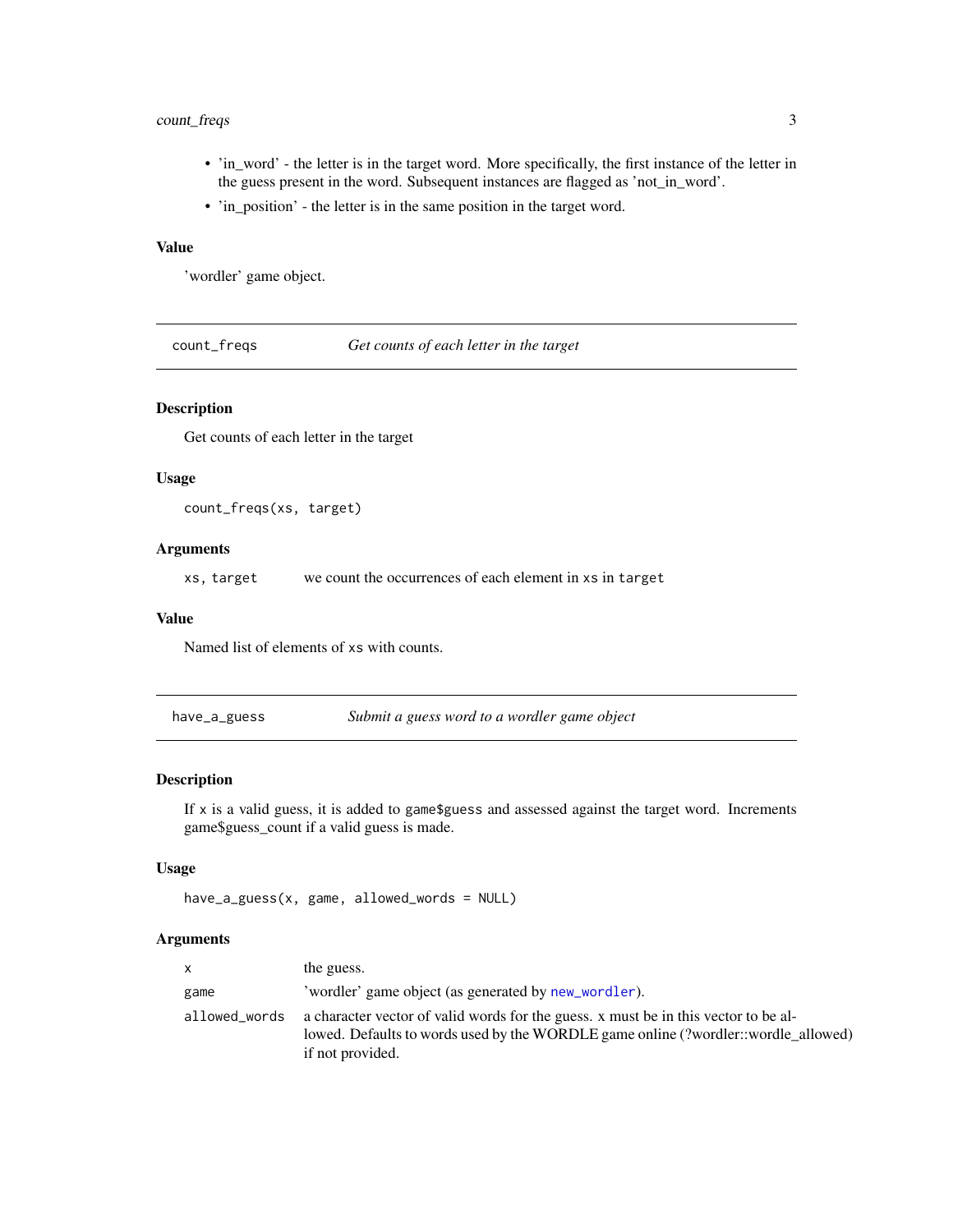# <span id="page-3-0"></span>Value

A 'wordler' game object.

is.wordler *Detects wordler objects*

# Description

Detects wordler objects

# Usage

is.wordler(x, ...)

#### Arguments

| X       | an R object          |
|---------|----------------------|
| $\cdot$ | additional arguments |

# Value

Returns TRUE if x is a 'wordler' object, otherwise FALSE.

is\_guess\_correct *Establish if guess is correct and set game state accordingly*

# Description

Compares the guess in game\$guess (index from game\$guess\_count) with the corresponding target word in game\$target. If the guess is equal to the target, game\$game\_won and game\$game\_over are both set to TRUE.

# Usage

```
is_guess_correct(game)
```
# Arguments

game 'wordler' game object (as generated by [new\\_wordler](#page-4-1)).

# Value

A 'wordler' game object.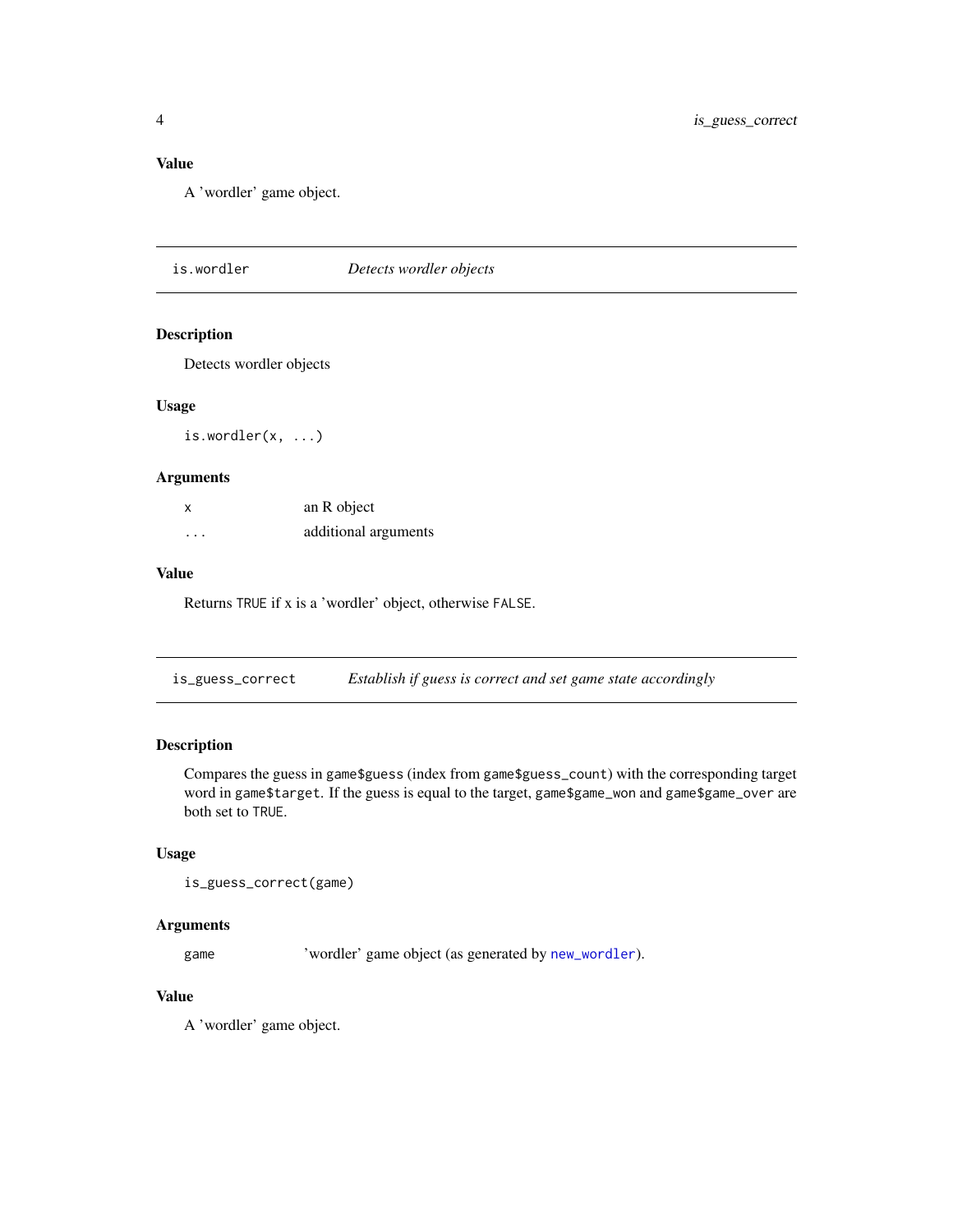<span id="page-4-0"></span>

A list of keyboard layouts used to show letters known to be not in target word, in the target word, and in the right position in the target word. Each element must be a list having 3 items, each representing a row of a keyboard layout.

#### Usage

keyboards

# Format

A list of length 1.

#### Source

<https://gist.github.com/cfreshman/cdcdf777450c5b5301e439061d29694c>

<span id="page-4-1"></span>new\_wordler *Constructs a new object of class "wordler"*

#### Description

Returns a "wordler" object which holds the state of a wordler game as guesses are made. The returned object will have a target word which is selected from the default list unless provided in the target argument.

#### Usage

```
new_wordler(
  target = sample(wordler::wordle_answers, 1),
  game_over = FALSE,
  game_won = FALSE,
  guess_count = 0,
  guess = lapply(1:6, function(x) unlist(strsplit("_{---}", ""))),
  assess = \text{lapply}(1:6, function(x) rep("not_in_words", 5)),keyboard = wordler::keyboards$qwerty,
  letters_known_not_in_word = character(0),
  letters_known_in_word = character(0),
  letters_known_in_position = character(0)
)
```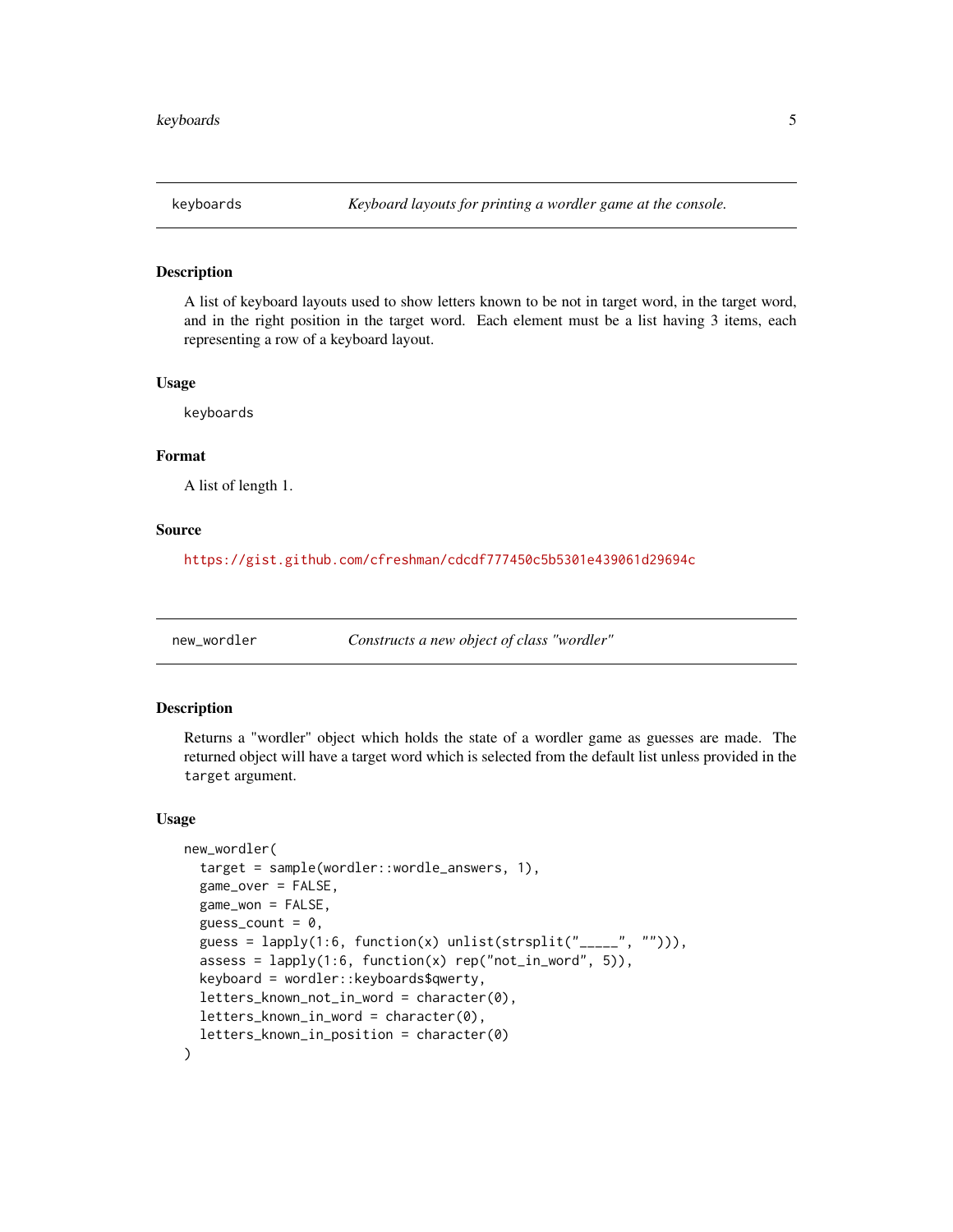# Arguments

| target                    | the target word for the game. Defaults to a random selection from words used<br>by the WORDLE game online (?wordler::wordle_answers) if not provided.                                                                                                                                                                                       |
|---------------------------|---------------------------------------------------------------------------------------------------------------------------------------------------------------------------------------------------------------------------------------------------------------------------------------------------------------------------------------------|
| game_over                 | a logical indicating if the game is over. Defaults to FALSE.                                                                                                                                                                                                                                                                                |
| game_won                  | a logical indicating if the game has been won. In other words, has the target<br>word been correctly guessed.                                                                                                                                                                                                                               |
| guess_count               | an integer representing the number of guesses made so far. Defaults to 0.                                                                                                                                                                                                                                                                   |
| guess                     | a list (of length 6) of character vectors (each of length 5) representing the guesses<br>of the target word. Each element of the list represents one of six guesses allowed.<br>Each guess defaults to $C(\frac{n}{n}, \frac{n}{n}, \frac{n}{n}, \frac{n}{n}, \frac{n}{n}, \frac{n}{n}, \frac{n}{n})$ to represent a guess not yet<br>made. |
| assess                    | a list (of length 6) of character vectors (each of length 5) representing an assess-<br>ment of each letter in each guess.                                                                                                                                                                                                                  |
| keyboard                  | a list (of length 3) of character vectors each representing a row of a keyboard<br>layout used to visualise the game by print(). Defaults to QWERTY layout.                                                                                                                                                                                 |
| letters_known_not_in_word |                                                                                                                                                                                                                                                                                                                                             |
|                           | a character vector of letters known not to be in the target word.                                                                                                                                                                                                                                                                           |
| letters_known_in_word     |                                                                                                                                                                                                                                                                                                                                             |
|                           | a character vector of letters know to be in the target word.                                                                                                                                                                                                                                                                                |
| letters_known_in_position |                                                                                                                                                                                                                                                                                                                                             |
|                           | a character vector of letters known to be in the correct position in the target<br>word.                                                                                                                                                                                                                                                    |
|                           |                                                                                                                                                                                                                                                                                                                                             |

# Details

The wordler object is a list which has the following elements:

- target The target word.
- game\_over A logical indicating if the game is over. Set to TRUE if either the word is correctly guessed, or all guesses are used.
- game\_won A logical indicating if the game has been won (target word correctly guessed).
- guess\_count The number of guesses made so far.
- guess A list of guesses of the target word.
- assess A list of assessments of the target word. Note that this represents how the letters in each guess should be displayed when printing the game.
- keyboard A list representing the keyboard layout to be used when printing the game state.
- letters\_known\_not\_in\_word A vector of letters known not to be in the target word based on guesses made so far.
- letters\_known\_in\_word A vector of letters known to be in the target word based on guesses made so far.
- letters\_known\_not\_in\_word A vector of letters known to be in the right position in the target word based on guesses made so far.

#### Value

An object of class "wordler".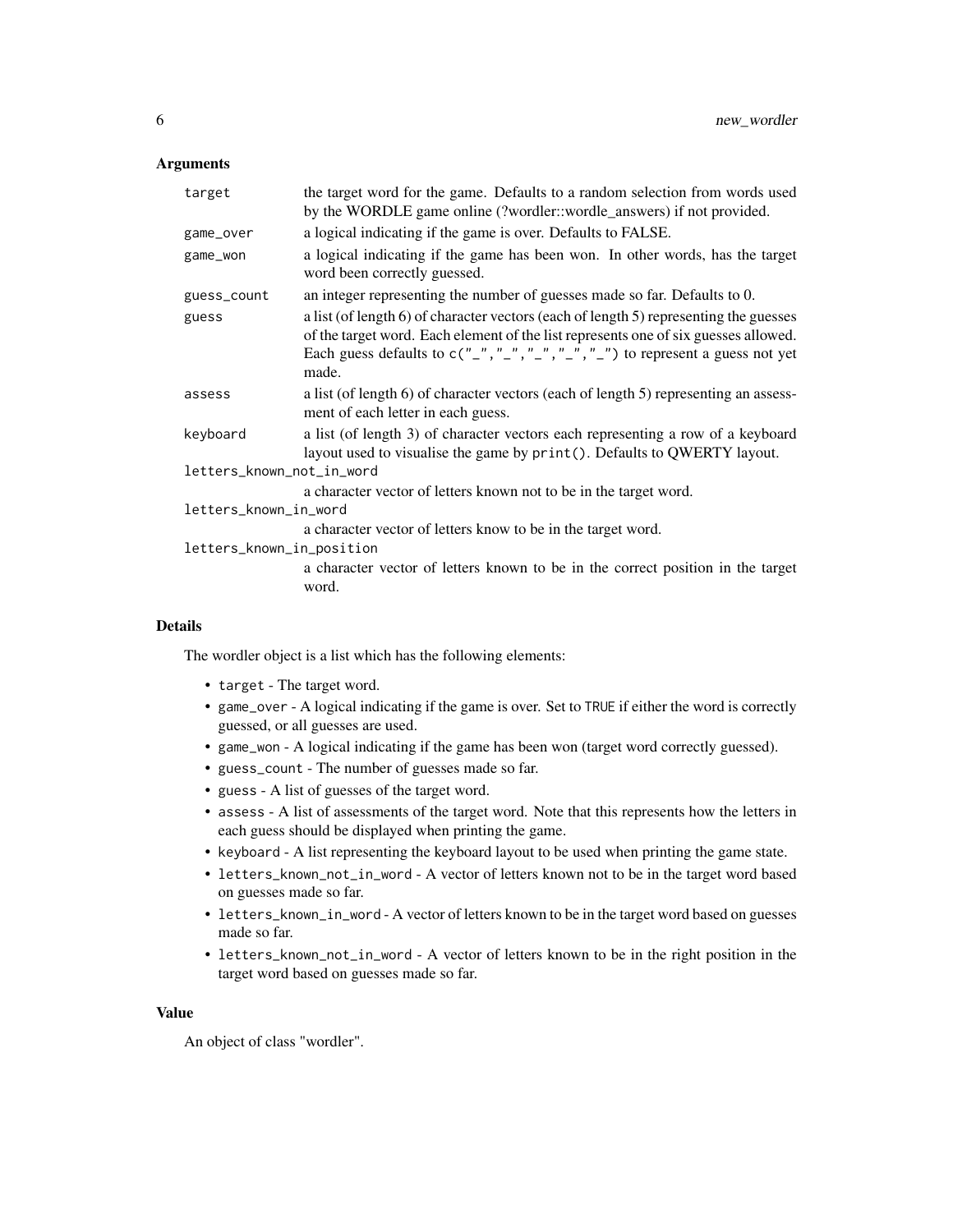<span id="page-6-0"></span>

Starts an interactive game of WORDLE in the console. Based on WORDLE ([https://www.](https://www.powerlanguage.co.uk/wordle/) [powerlanguage.co.uk/wordle/](https://www.powerlanguage.co.uk/wordle/)).

# Usage

play\_wordler(target\_words = NULL, allowed\_words = NULL)

# Arguments

| target_words  | character vector of potential target words for the game. A word will be randomly<br>selected from this vector as the target word to be guessed. Defaults to words used<br>by the WORDLE game online (?wordlerect:wordle_answers) if not provided. |
|---------------|---------------------------------------------------------------------------------------------------------------------------------------------------------------------------------------------------------------------------------------------------|
| allowed_words | character vector of valid words for the guess. Guess must be in this vector to be<br>allowed. Defaults to words used by the WORDLE game online (?wordler::wordle_allowed)<br>if not provided.                                                     |

# Value

No return value. Starts interactive game in console.

| print.wordler | Prints a wordler game to the console. |
|---------------|---------------------------------------|
|---------------|---------------------------------------|

# Description

Prints a wordler game to the console.

# Usage

## S3 method for class 'wordler'  $print(x, \ldots)$ 

# Arguments

|   | 'wordler' game object (as generated by new_wordler). |
|---|------------------------------------------------------|
| . | additional arguments                                 |

# Value

No return value.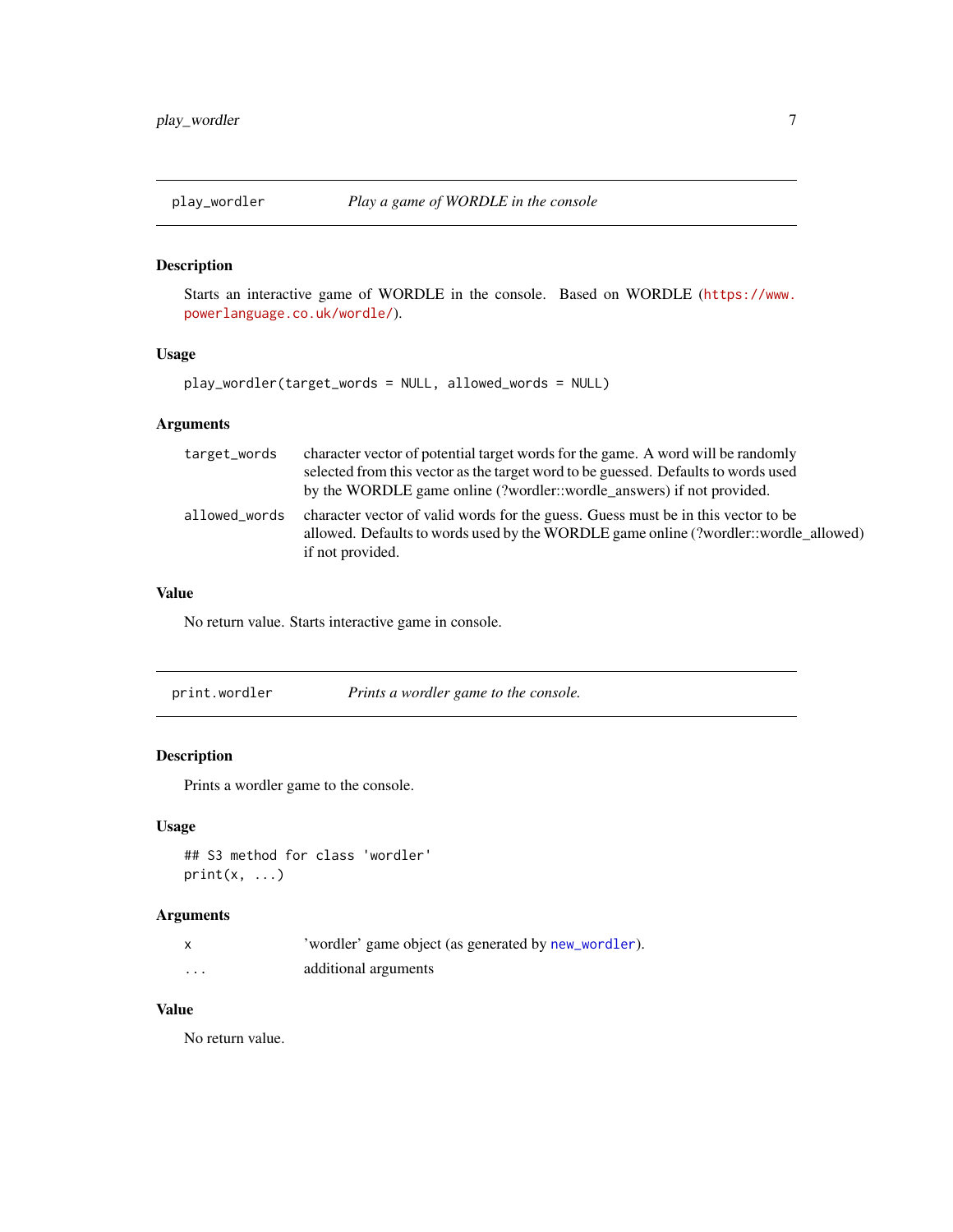<span id="page-7-0"></span>print\_instructions *Prints instructions to play a wordler game in the console*

# Description

Prints instructions to play a wordler game in the console

# Usage

print\_instructions()

#### Value

No return value.

qdap\_dict *All five-letter words from the Nettalk Corpus Syllable Data Set.*

# Description

A dataset containing all five-letter words from the Nettalk Corpus Syllable Data Set as returned by qdapDictionaries::dictionaries().

# Usage

qdap\_dict

# Format

A character vector of length 2488.

# Source

<https://CRAN.R-project.org/package=qdapDictionaries/>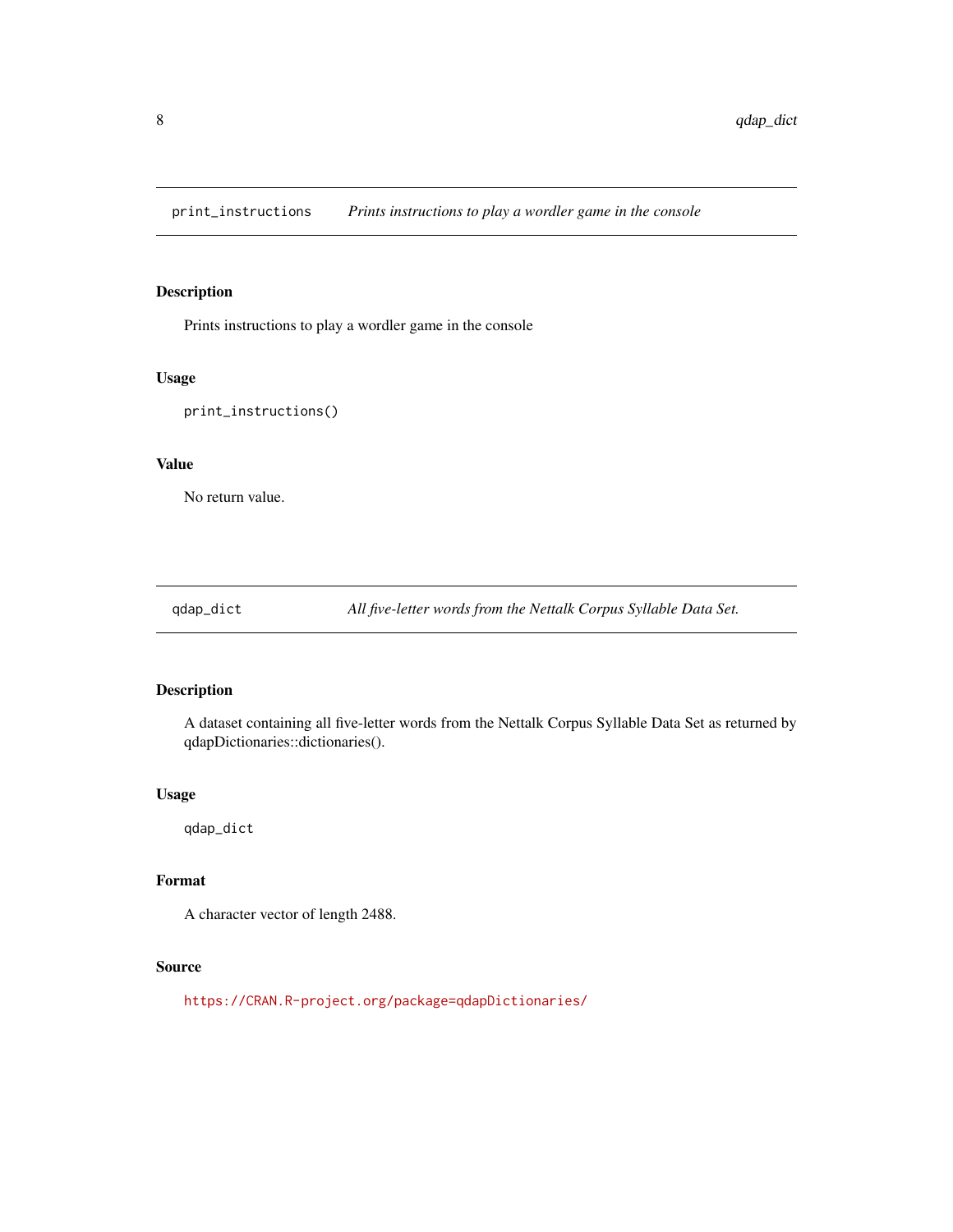<span id="page-8-0"></span>

A dataset containing all five-letter words from Ubuntu dictionary '/usr/share/dict/words'.

# Usage

ubuntu\_dict

# Format

A character vector of length 4594.

#### Source

<https://ubuntu.com/>

update\_letters\_known\_in\_position

*Establish which letters are known to be in the correct position in the target word*

#### Description

For all items in game\$guess, establishes the letters which are now known to be in the correct position in the target word. These are present as a character vector in game\$letters\_known\_in\_position in the returned object.

#### Usage

update\_letters\_known\_in\_position(game)

#### Arguments

game 'wordler' game object (as generated by [new\\_wordler](#page-4-1)).

# Value

A 'wordler' game object.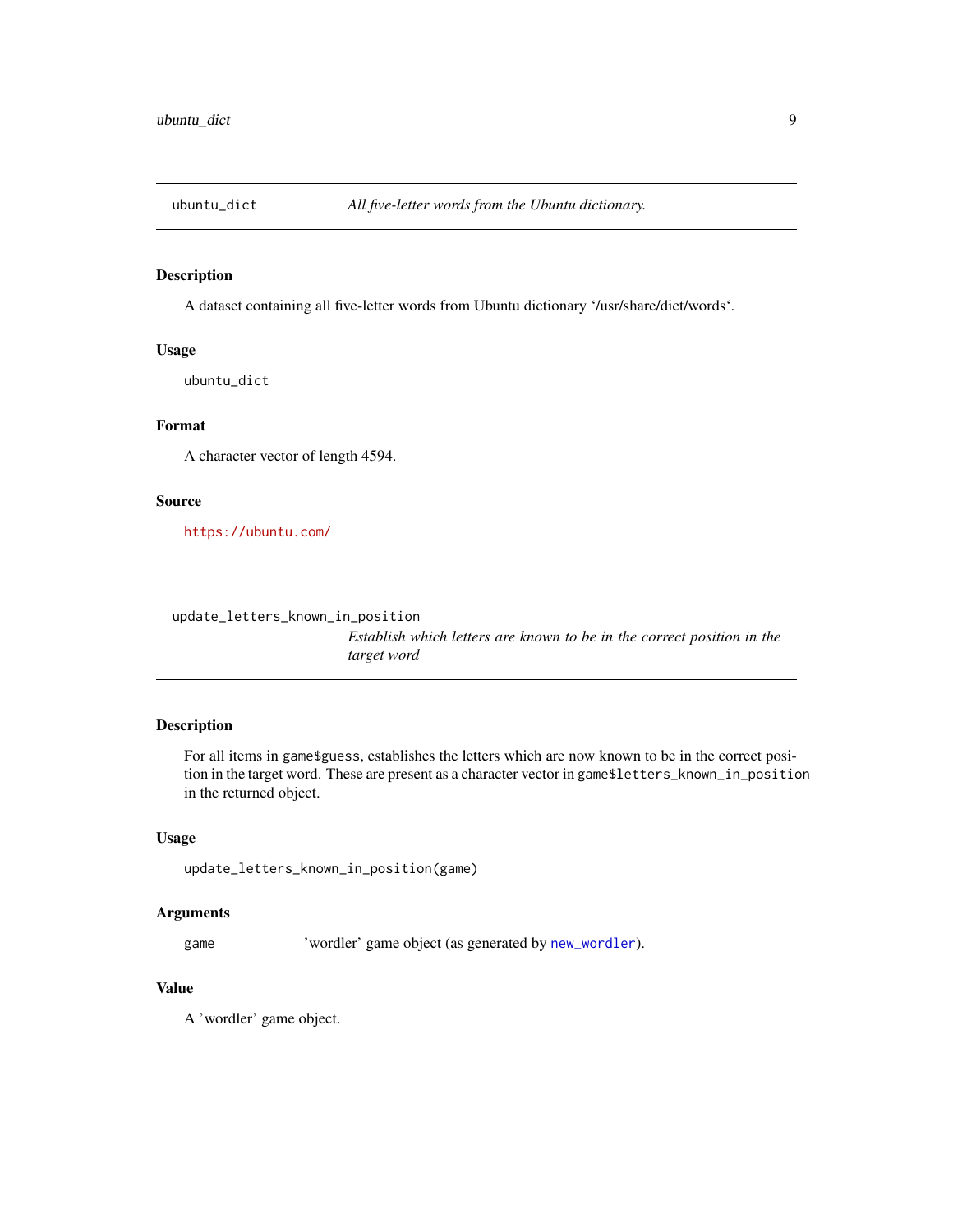<span id="page-9-0"></span>update\_letters\_known\_in\_word

*Establish which letters are known to be in the target word*

# Description

For all items in game\$guess, establishes the letters which are now known to be in the target word. These are present as a character vector in game\$letters\_known\_in\_word in the returned object.

#### Usage

update\_letters\_known\_in\_word(game)

#### Arguments

game 'wordler' game object (as generated by [new\\_wordler](#page-4-1)).

# Value

A 'wordler' game object.

update\_letters\_known\_not\_in\_word

*Establish which letters are known to \_not\_ be in the target word*

# Description

For all items in game\$guess, establishes the letters which are now known to not be in the target word. These are present as a character vector in game\$letters\_known\_not\_in\_word in the returned object.

#### Usage

update\_letters\_known\_not\_in\_word(game)

#### Arguments

game 'wordler' game object (as generated by [new\\_wordler](#page-4-1)).

# Value

A 'wordler' game object.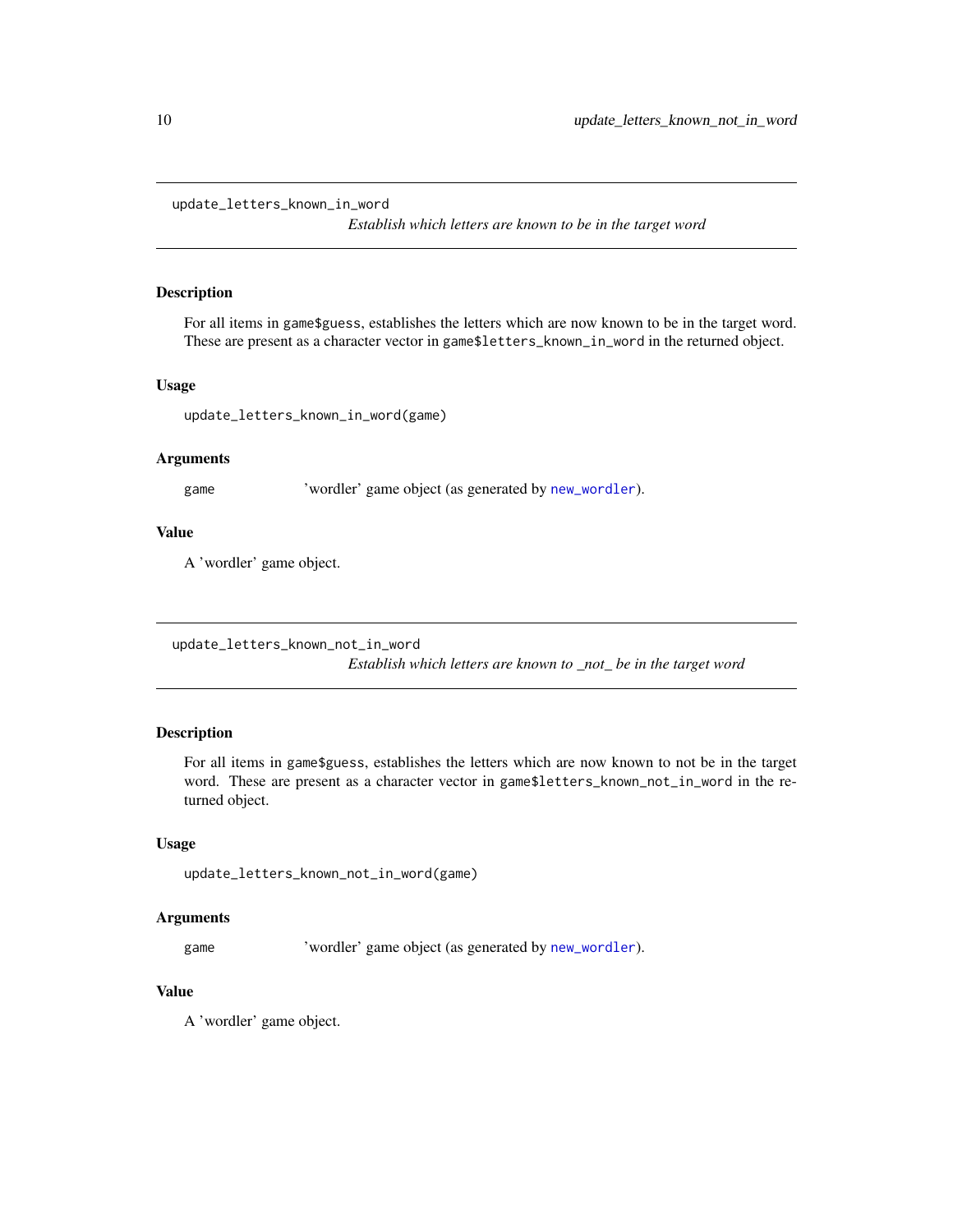<span id="page-10-0"></span>

A dataset containing all words which are used to validate guesses by the original WORDLE game. Note that this does not include the words which can be answers. Theses are held in ?wordle\_answers.

#### Usage

wordle\_allowed

# Format

A character vector of length 10657.

#### Source

<https://gist.github.com/cfreshman/cdcdf777450c5b5301e439061d29694c>

wordle\_answers *All words used as potential answers by the original WORDLE game.*

#### Description

A dataset containing all words which can be used as answers to the original WORDLE game.

# Usage

wordle\_answers

# Format

A character vector of length 2315.

#### Source

<https://gist.github.com/cfreshman/a03ef2cba789d8cf00c08f767e0fad7b/>